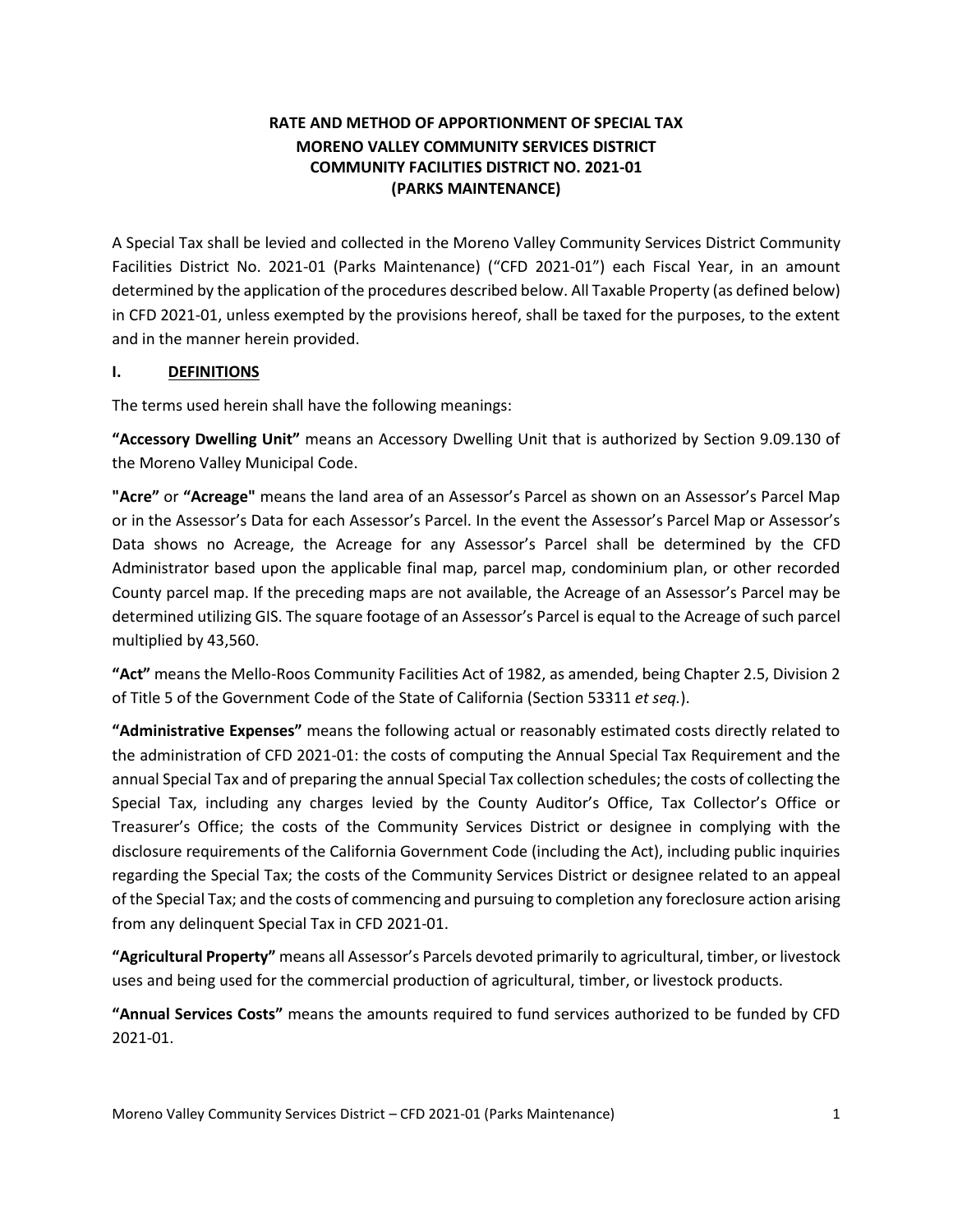**"Annual Special Tax Requirement"** means that amount with respect to CFD 2021-01 determined by the Board of Directors or designee as required in any Fiscal Year to pay: (1) the Administrative Expenses, (2) the Annual Services Costs, (3) any amount required to establish or replenish any reserve or replacement fund established in connection with CFD 2021-01, and (4) any reasonably anticipated delinquent Special Tax based on the delinquency rate for any Special Tax levied in the previous Fiscal Year.

**"Assessor's Data"** means Units, Building Square Footage, Acreage, or other information contained in the records of the County Assessor for each Assessor's Parcel.

**"Assessor's Parcel"** or **"Parcel"** means a lot or parcel shown in an Assessor's Parcel Map with an assigned Assessor's Parcel Number.

**"Assessor's Parcel Map"** means an official map of the Assessor of the County designating parcels by Assessor's Parcel Number.

**"Assessor's Parcel Number"** means, with respect to an Assessor's Parcel, that number assigned to such Assessment's Parcel by the County Assessor for purposes of identification.

**"Building Square Foot(age)"** means the structure square footage as shown on the building permit issued by the City or as contained in the Assessor's Data.

**"Board of Directors"** means the Board of Directors of the Moreno Valley Community Services District, acting as the legislative body of CFD 2021-01.

"**CFD 2021-01**" means the Moreno Valley Community Services District Community Facilities District No. 2021-01 (Parks Maintenance), County of Riverside, State of California.

**"CFD Administrator"** means the person responsible for administering the Special Tax in accordance with this Rate and Method of Apportionment.

**"City"** means the City of Moreno Valley, County of Riverside, California.

**"Commercial Property"** means all Assessor's Parcels of Developed Property (other than Office Property or Industrial Property) with a non-residential use, according to Assessor's Data or as otherwise known by the CFD Administrator.

**"Community Services District"** means the Moreno Valley Community Services District.

**"County"** means the County of Riverside, California.

**"Developed Property"** means, in any Fiscal Year, all Taxable Property in CFD 2021-01 (i) that is improved with one or more structures that were in place on March 1 of the preceding Fiscal Year and were built subsequent to the inclusion of the territory of the Taxable Property in the Community Services District, (ii) for which a building permit for new construction was issued by the applicable land use authority prior to March 1 of the preceding Fiscal Year and/or (iii) is Mobile Home Property.

**"Exempt Property"** means all property located within the boundaries of CFD 2021-01 which is exempt from the Special Tax pursuant to Section V below.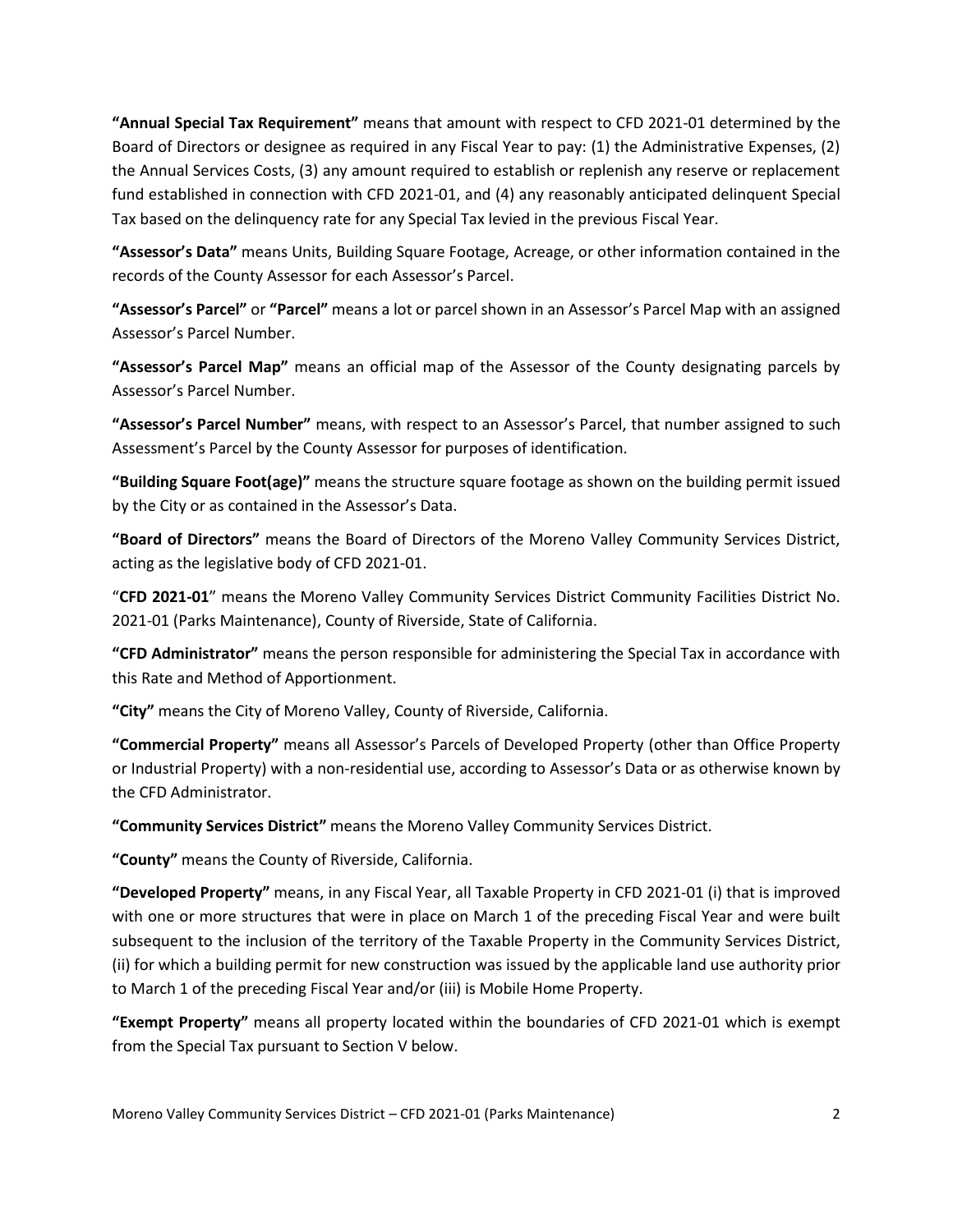"**Fiscal Year**" means the period from July 1st of any calendar year through June 30th of the following calendar year.

**"GIS"** means a geographic information system.

**"Industrial Property"** means all Assessor's Parcels of Developed Property with an industrial use, according to Assessor's Data or as otherwise known by the CFD Administrator.

**"Maximum Special Tax"** means the maximum Special Tax authorized for levy in any Fiscal Year that may apply to Taxable Property as described in Section III.

**"Mixed-Use Property"** means all Assessor's Parcels of Developed Property that is imposed with a mix of two or more of single family residential, multi-family residential, mobile home, office, commercial or industrial uses. For an Assessor's Parcel of Mixed-Use Property, the Special Tax shall be calculated and levied for each use type present on the Assessor's Parcel.

**"Mobile Home Property"** means all Assessor's Parcels of Developed Property with (i) one or more movable or portable dwellings connected to utilities and/or (ii) a building permit or other permit from the City to install utility connections at one or more space for a movable or portable dwelling. Units are the larger of (i) the number of movable or portable dwellings connected to utilities on the Assessor's Parcel or (ii) the number of spaces authorized under building permits for such connections.

**"Multi-Family Property"** means all Assessor's Parcels of Developed Property that either (i) include two or more Units or (ii) include only a single Unit of a larger structure that is part of condominium project as that term is defined in Civil Code Section 4125 or a townhome.

**"Office Property"** means all Assessor's Parcels of Developed Property used as offices, including medical, dental offices and office condominiums, according to Assessor's Data or as otherwise known by the CFD Administrator.

**"Property Owner's Association"** means any property owner's association. As used in this definition, a Property Owner's Association includes any home-owner's association, condominium owner's association, master or sub-association.

**"Property Owner's Association Property"** means any property which is (a) owned by a Property Owner's Association or (b) designated with specific boundaries and acreage on a final subdivision map as property owner association property.

**"Proportionately"** means, for Developed Property that the ratio of the Special Tax levy to the Maximum Special Tax is equal for all Assessors' Parcels of Developed Property within CFD 2021-01.

**"Public Property"** means any property owned by, irrevocably offered or dedicated to, or for which an easement for purposes of public or private road right-of-way making the property unusable for any other purpose has been granted to the federal government, the State of California, the County, the City, the Community Services District, or any local government or other public agency.

**"Single Family Property"** means all Parcels of Developed Property with one permanent dwelling Unit,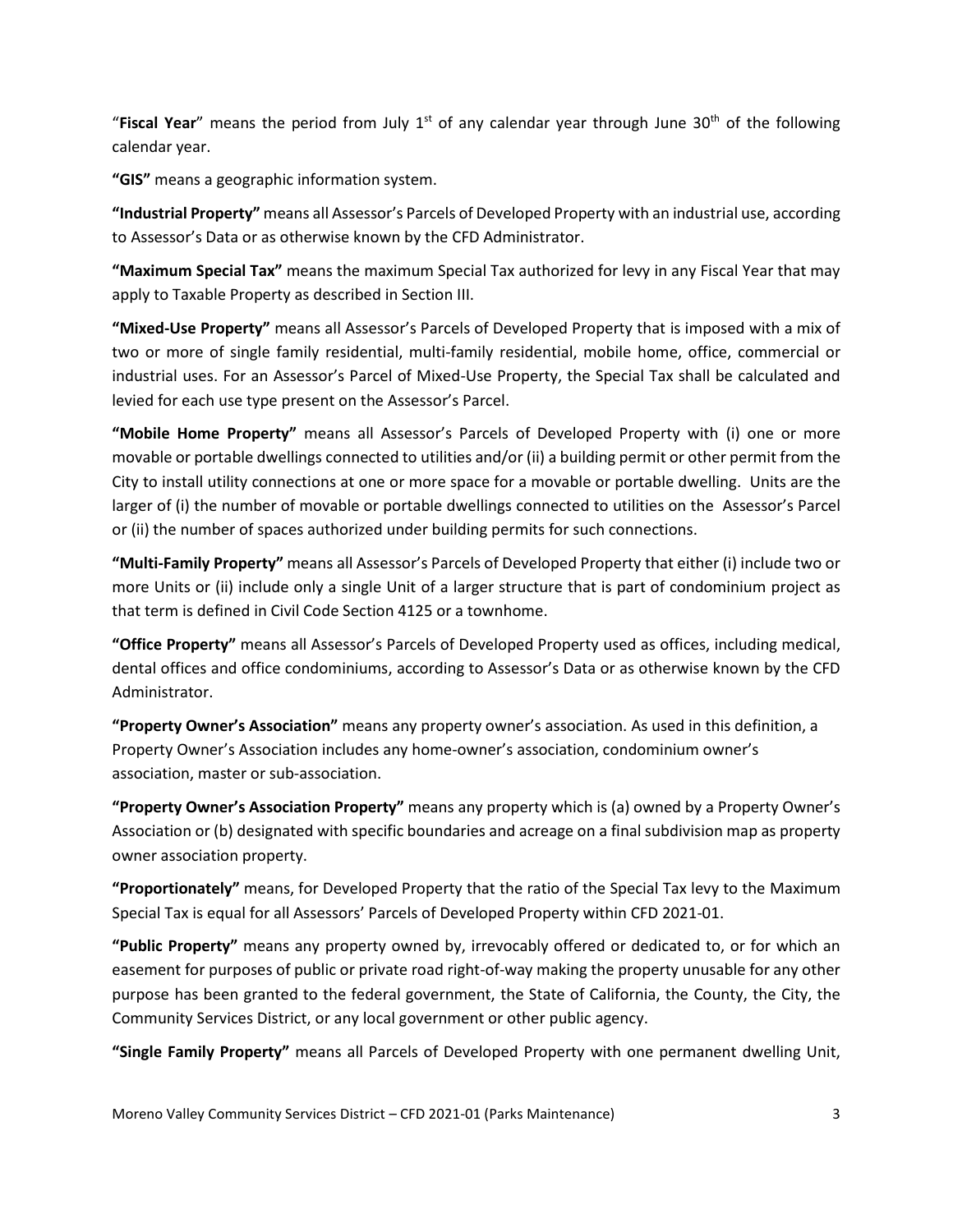according to Assessor's Data or as otherwise known by the CFD Administrator. Single Family Property does not include any property that is considered Multi-Family Property.

**"Special Tax"** means the amount levied in each Fiscal Year on each Assessor's Parcel of Taxable Property to fund the Annual Special Tax Requirement.

**"Tax Escalation Factor"** means the greater of the increase in the annual percentage change in the Consumer Price Index (CPI) for All Urban Consumers for the Riverside-San Bernardino-Ontario County Region as published by the Department of Labor's Bureau of Labor Statistics or five percent (5%). If the CPI for the Riverside-San Bernardino-Ontario County area is discontinued, the CFD administrator may replace it with a similar index for the purposes of calculating the Annual Escalation Factor.

**"Tax Zone"** means a mutually exclusive geographic area within which the Special Tax may be levied pursuant to this Rate and Method of Apportionment. *All the Taxable Property within* **CFD 2021-01** *at the time of its formation is within Tax Zone No. 1.* Additional Tax Zones may be created when property is annexed to CFD 2021-01, and a separate Maximum Special Tax shall be identified for property within each new Tax Zone at the time of such annexation. The Assessor's Parcels included within a new Tax Zone when such Parcels are annexed to CFD 2021-01 shall be identified by Assessor's Parcel number in the annexation documents at the time of annexation.

**"Taxable Property"** means all Parcels within the boundary of CFD 2021-01 that are not Exempt Property or exempt from the Special Tax pursuant to the Act.

**"Undeveloped Property"** means all Parcels of Taxable Property that are not Developed Property.

**"Unit"** means any individual single family detached or attached home, townhome, condominium, apartment, mobile home or other residential dwelling unit, including each separate living area within a half-plex, duplex, triplex, fourplex, or other residential structure. An Accessory Dwelling Unit on a Parcel of Single Family Property shall be considered a separate Unit for purposes of calculating the Special Tax.

**"Welfare Exempt Property"** means all Parcels within the boundaries of CFD 2021-01 receiving a welfare exemption under subdivision (g) of Section 214 of the Revenue and Taxation Code.

# **II. DETERMINATION OF TAXABLE PARCELS**

On or about July 1 of each Fiscal Year, the CFD Administrator shall determine the Annual Special Tax Requirement for that Fiscal Year and shall identify each parcel of Taxable Property within CFD 2021-01. The property type, APN and characteristics of each such parcel should be updated based on the most current information reasonably available to the CFD Administrator, and a tax amount determined for each parcel as set forth in Section III, below.

# **III. SPECIAL TAX - METHOD OF APPORTIONMENT**

All Taxable Property shall be subject to a Special Tax defined as follows.

The Special Tax shall be levied each Fiscal Year by the CFD Administrator. The Annual Special Tax Requirement shall be apportioned to each Parcel within CFD 2021-01 by the method shown below.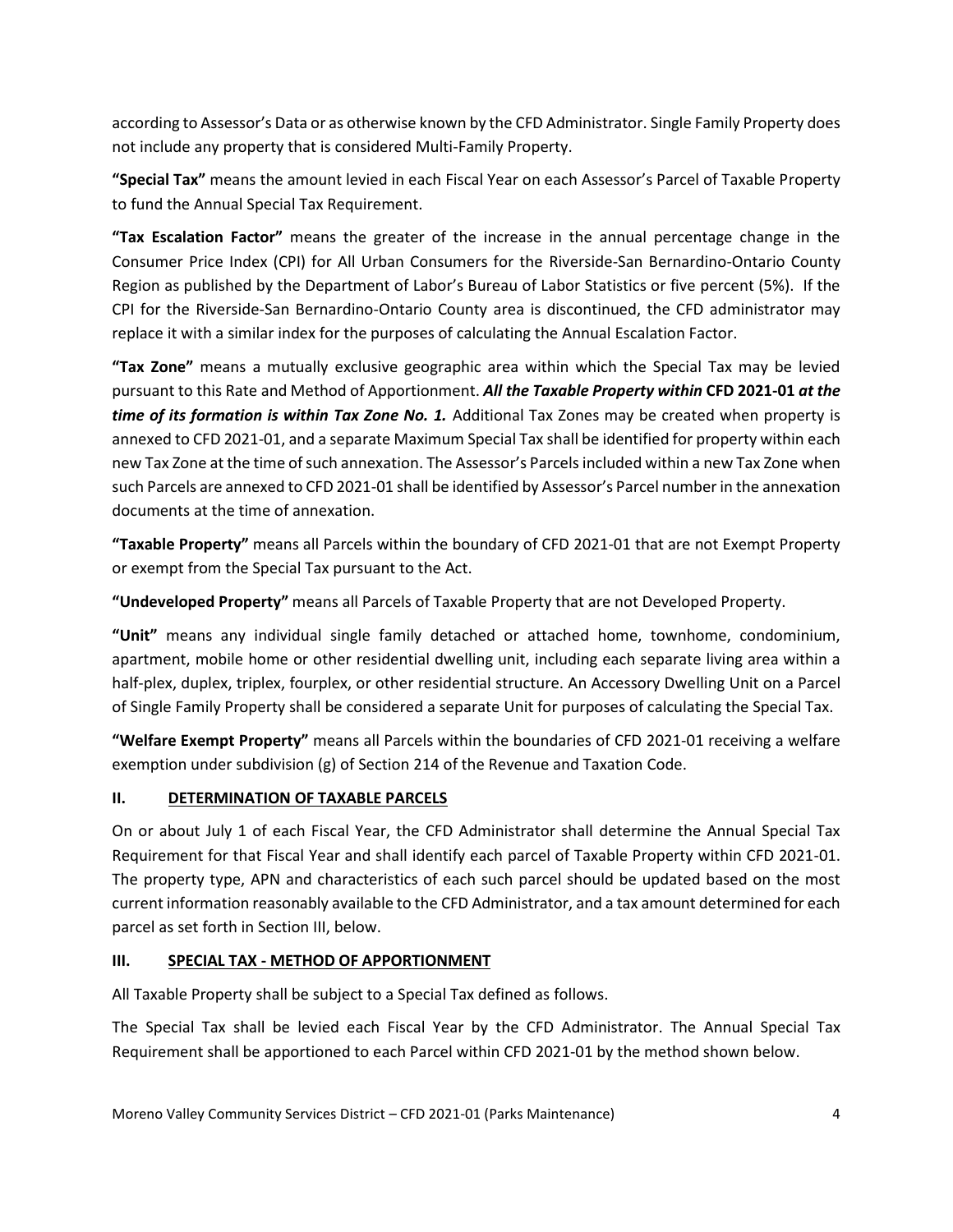First. Determine the Annual Special Tax Requirement.

Second. Levy the Special Tax on each Parcel of Developed Property, Proportionately, up to the Maximum Special Tax described in the table below to satisfy the Annual Special Tax Requirement.

Under no circumstances will the Special Tax on any Assessor's Parcel of Developed Property be increased by more than 10% as a consequence of delinquency or default by the owner of any other Assessor's Parcel within CFD No. 2021-01.

|                               | <b>Maximum Special</b> |                                       |
|-------------------------------|------------------------|---------------------------------------|
| <b>Property Type</b>          | <b>Tax Rate</b>        | Per                                   |
| <b>Single Family Property</b> | \$291.59               | Unit                                  |
| <b>Multi-Family Property</b>  | 291.59                 | Unit                                  |
| Mobile Home Property          | 291.59                 | Unit                                  |
| <b>Commercial Property</b>    | 18.69                  | 1,000 Feet of Building Square Footage |
| <b>Office Property</b>        | 31.12                  | 1,000 Feet of Building Square Footage |
| <b>Industrial Property</b>    | 9.07                   | 1,000 Feet of Building Square Footage |
| <b>Undeveloped Property</b>   | 0                      | Parcel                                |

**TABLE 1 MAXIMUM SPECIAL TAX RATES – TAX ZONE NO. 1 FISCAL YEAR 2021/22\***

*\*On each July 1, commencing on July 1, 2022, the Maximum Special Tax Rate for each Tax Zone shall be increased by the Tax Escalation Factor.*

Except as otherwise specifically provided in this document in the definition of Mobile Home Property, taxes shall be calculated based on the combined characteristics as of March 1 of the preceding Fiscal Year of (i) all improvements located on a parcel that were constructed after the territory of the parcel became a part of the Community Facilities District and (ii) all unbuilt improvements on the parcel for which a building permit has been issued.

Tax Zone No. 1 is the initial (and only) Tax Zone in CFD 2021-01. Other Tax Zones may be created in the future via the designation of annexation areas.

In some instances, an Assessor's Parcel of Developed Property may be Mixed-Use Property. The Maximum Special Tax levied on an Assessor's Parcel shall be the sum of the Maximum Special Tax for all Units and Building Square Feet of each property type on that Assessor's Parcel.

# **IV. FORMULA FOR PREPAYMENT OF SPECIAL TAX OBLIGATIONS**

The Special Tax may not be prepaid.